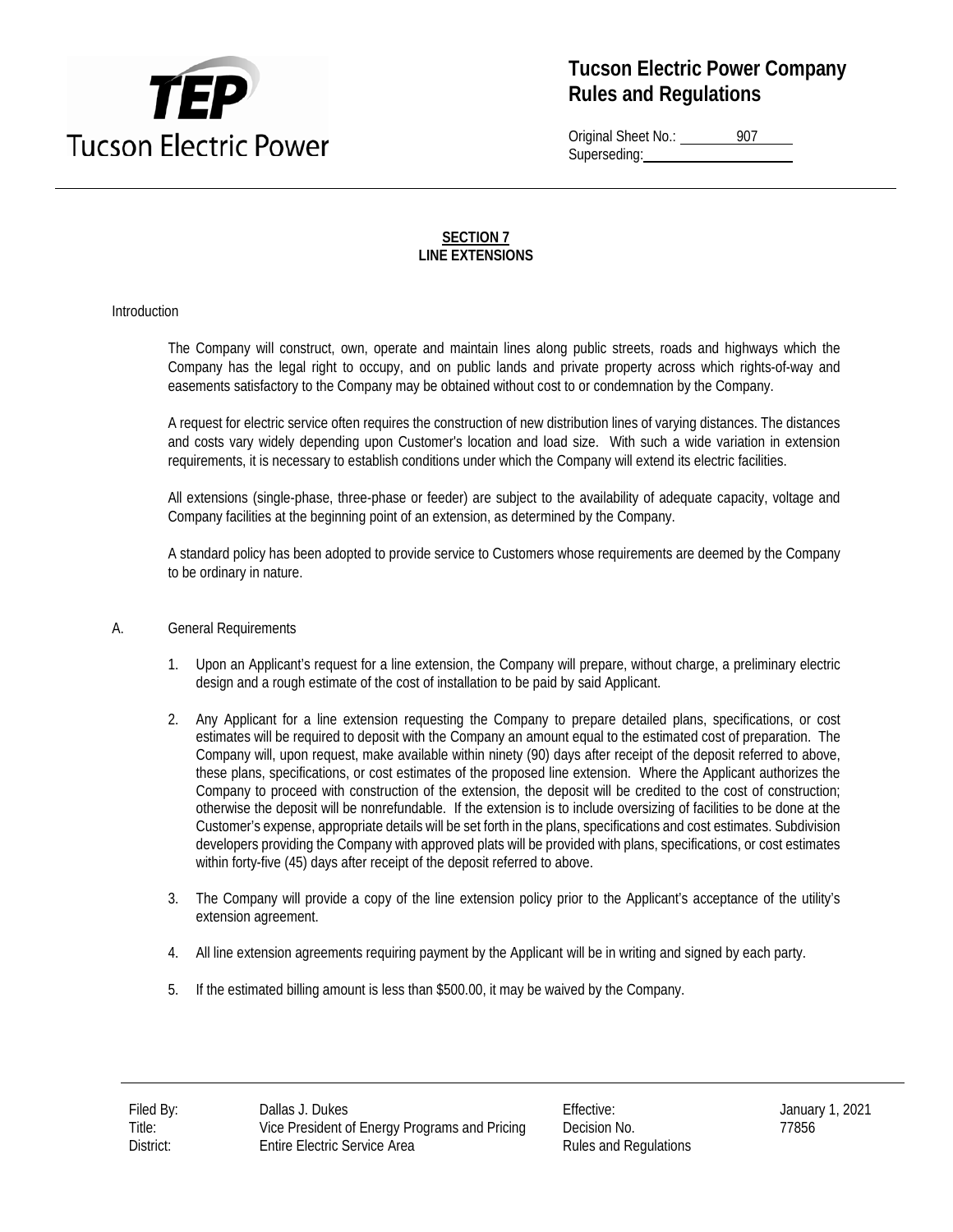

Original Sheet No.: 907-1 Superseding:

- 6. The provisions of this rule apply only to those Applicants who, in the Company's judgment, will be permanent Customers of the Company. Applications for temporary service will be governed by the Company's Rules concerning temporary service applications. The Company reserves the right to delay the extension of facilities until the satisfactory completion of required site improvements, as determined by the Company, and an approved service entrance to accept electric service has been installed.
- B. Minimum Written Agreement Requirements
	- 1. Each line extension agreement will, at a minimum, include the following information:
		- a. Name and address of Applicant(s);
		- b. Proposed service address or location;
		- c. Description of requested service;
		- d. Description and sketch of the requested line extension;
		- e. A cost estimate which includes a summary of materials, labor, and other costs as necessary;
		- f. Payment terms;
		- g. A concise explanation of any refunding provisions, if applicable;
		- h. The estimated duration for Company-related construction responsibilities for the line extension; and
		- i. A summary of the results of the economic feasibility analysis performed by the Company to determine the amount of advance required from the Applicant for the proposed line extension where applicable.
	- 2. Each Applicant will be provided with a copy of the written line extension agreement.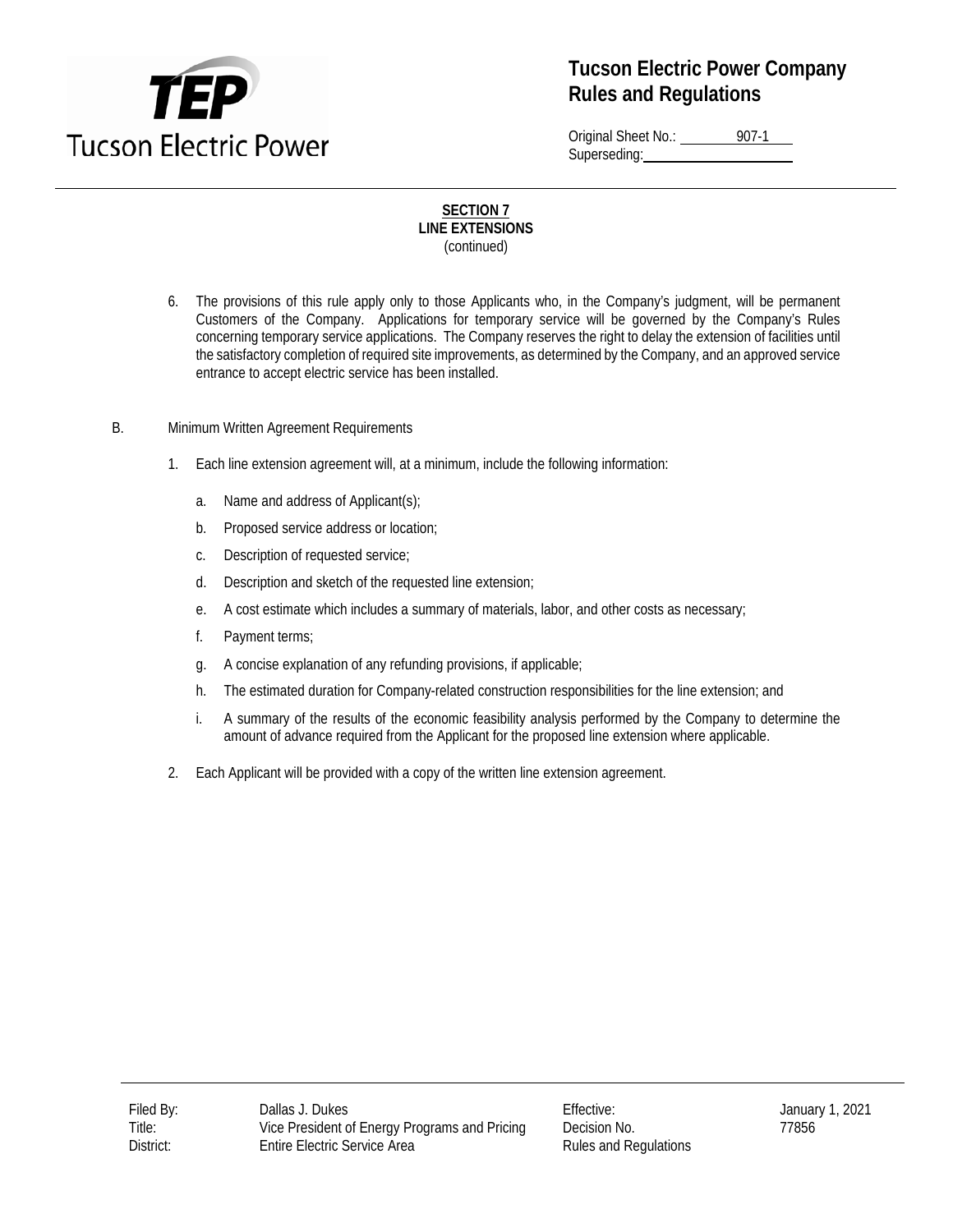

Original Sheet No.: 907-2 Superseding:

**SECTION 7 LINE EXTENSIONS** (continued)

- C. Line Extension Requirements
	- 1. Overhead Extensions to Individual Applicants
		- a. Line Extension Allowance

Upon the Applicant's satisfactory completion of required site improvements, the Company will make extensions from its existing facilities of proper voltage and adequate capacity at the Company's expense up to five hundred (500) feet except where excluded in Section 7.C.1.d., Section 7.C.7., and Section 15. The distance of five hundred (500) feet is to be measured by the shortest feasible route along public streets, roads, highways, or suitable easements from the existing facilities to the Applicant's nearest point of delivery and inclusive of the service drop and is for initial site improvements, as determined by the Company, only.

b. Extensions in Excess of Line Extension Allowance Distance

The Company will make extensions in excess of five hundred (500) feet per Customer upon receipt of a noninterest bearing, refundable cash deposit with the Company to cover costs of construction computed at the rates shown in the TEP Statement of Charges (for voltages up to 14kV) for each foot of single-phase line extension or for each foot of three-phase line extension in excess of the allowance length and in accordance with Subsection 7.C.2.a.v. (unless otherwise agreed to by the Company and the Applicant).

The foregoing charges shown in the TEP Statement of Charges are based on the Company's current average cost of construction of 14kV distribution lines. The Company will review its costs periodically and will file a Rate revision when such costs have changed by more than ten percent (10%) since the last revision of costs. Such revisions will be subject to approval by the Commission before becoming effective.

The Company will install, own and maintain, on an individual project basis, the distribution facilities necessary to provide permanent service.

- c. Method of Refund
	- i. After a period of twelve (12) months from the date the Company is initially ready to render service from an extension, seventy-five percent (75%) of any revenue received from the Customer in excess of the footage allowance during that period will be applied toward refunding the line extension deposit.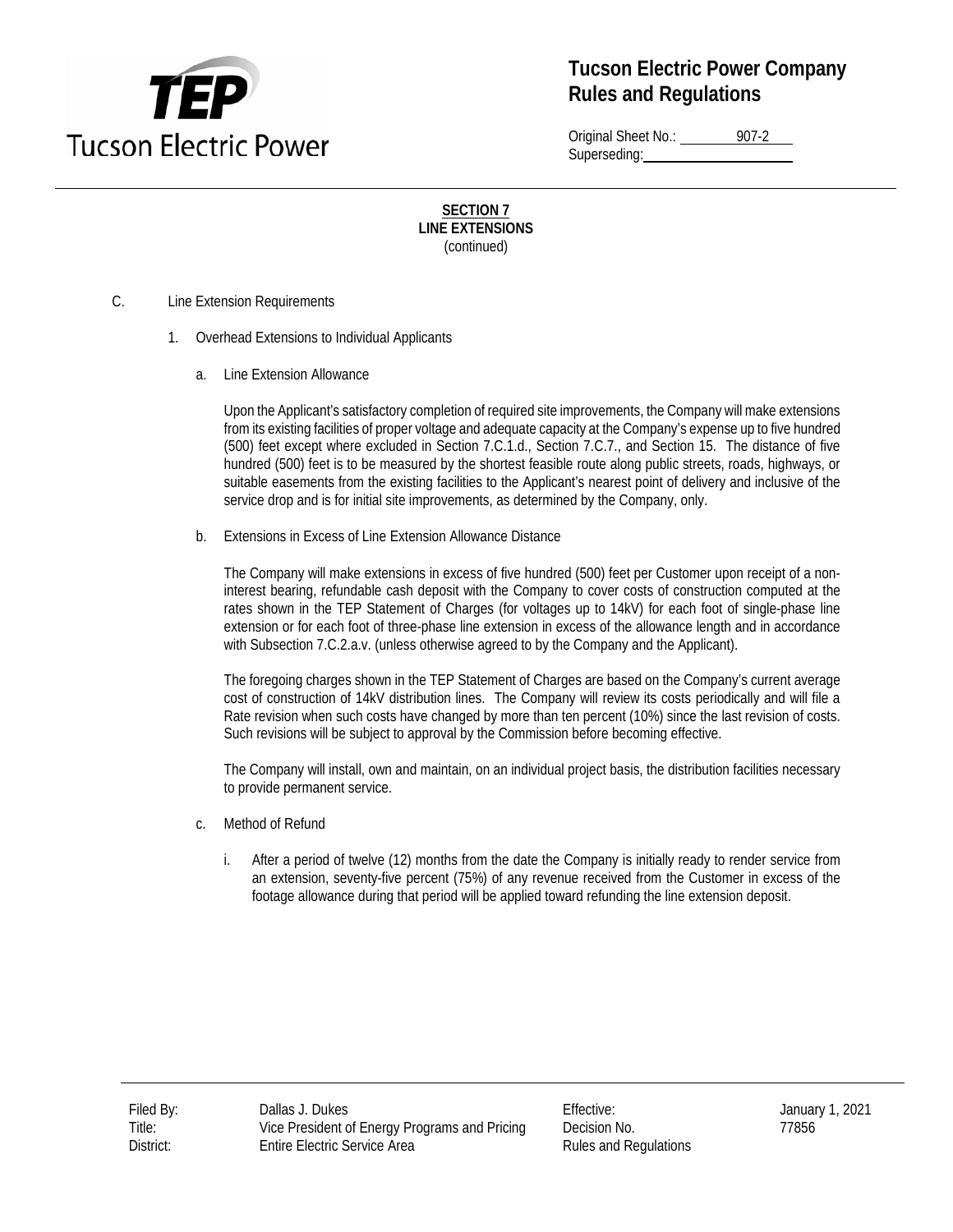

Original Sheet No.: 907-3 Superseding:

### **SECTION 7 LINE EXTENSIONS** (continued)

ii. Deposit refunds will be made to a depositor when separately metered Customers are served directly from the 14kV line extension originally constructed to serve said depositor, providing the new line extension is less than five hundred (500) feet in distance, and the Customer to be served occupies a permanent structure designed for continued occupancy for either residential or business purposes, meeting established municipal, county or state codes as applicable.

The amount of the deposit refund will be equal to the applicable TEP Statement of Charges rates per foot multiplied by five hundred (500) feet less the actual footage of the new line extension required to serve the new Customer.

In no event will the total of the refund payments made by the Company to a depositor be in excess of the deposit amount advanced.

A pictorial explanation of the method of refund for a single-phase line extension is as follows:



Filed By: Callas J. Dukes Effective: Effective: January 1, 2021 Title: Vice President of Energy Programs and Pricing Decision No. 77856 District: Entire Electric Service Area Rules and Regulations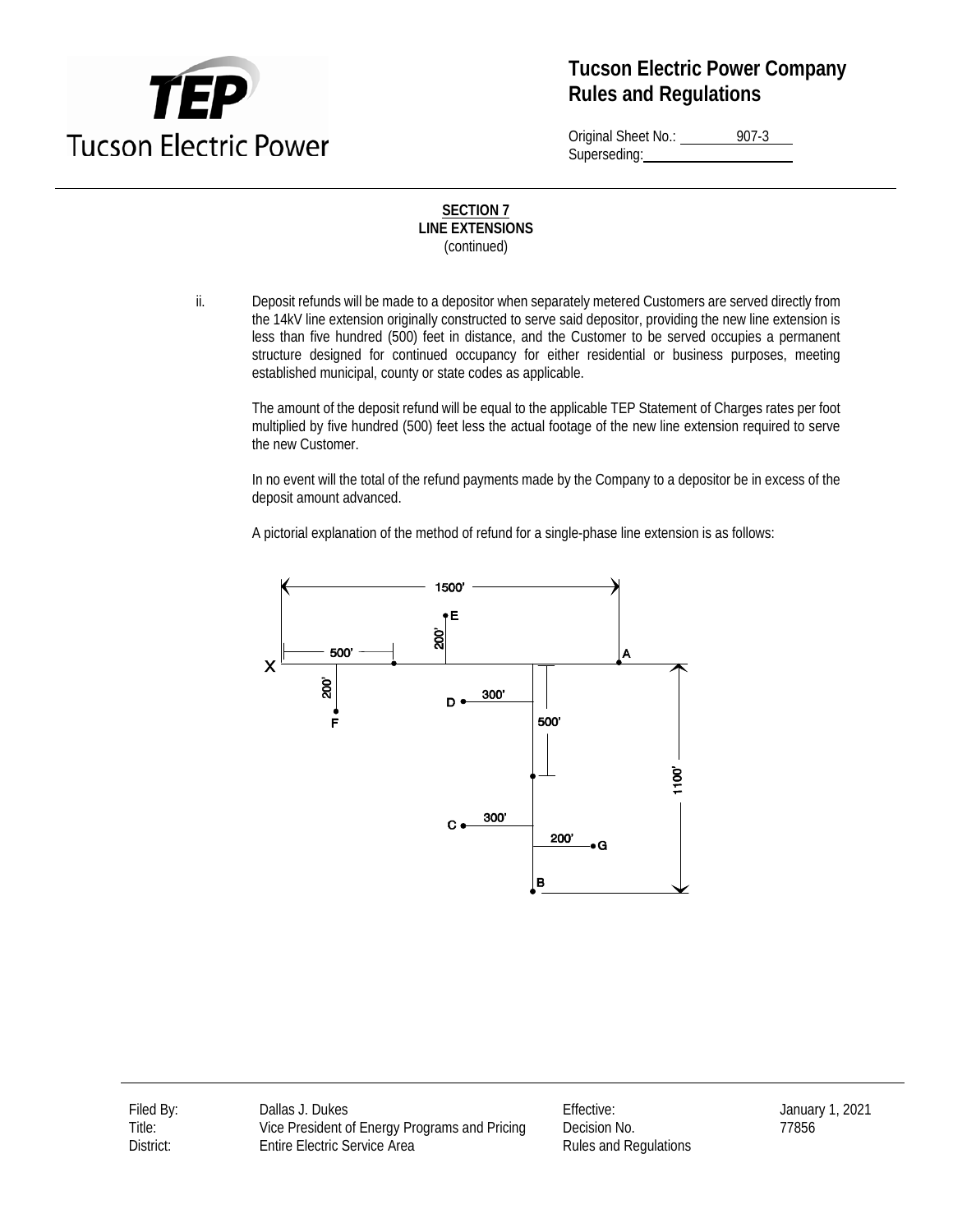

Original Sheet No.: 907-4 Superseding:

- Applicant "A" Customer makes refundable advance of \$20,530 for footage over 500' at \$20.53/foot.
- Applicant "B" Customer makes refundable advance of \$12,318 for footage over 500' at \$20.53/foot. No refund to A for B's connection because B is over 500'.
- Applicant "C" Customer gets line at no cost. Refund goes to B at \$20.53 x 200', or \$4,106.00 because C ties directly into B's line and is less than 500'.
- Applicant "D" Customer gets line at no cost. Refund goes to B at \$20.53 x 200', or \$4,106.00, because it ties directly into B's line and is less than 500'.
- Applicant "E" Customer gets line at no cost. Refund goes to A at \$20.53 x 300', or \$6,159.00 because E ties directly into A's line and is less than 500'.
- Applicant "F" Customer gets line at no cost. Refund goes to A at \$20.53 x 300', or \$6,159.00 because F ties directly into A's line and is less than 500'.
- Applicant "G" Customer gets line at no cost. Refund goes to B at \$20.53 x 300', or \$6,159.00; B receives \$4,106.00 since this is the remaining balance of the initial deposit.
- Note: The dollars in the example above are illustrative. This method requires that: a) The deposit advance made for an initial line extension cannot be refunded to the depositor unless a new line extension required to serve a new separately metered Customer is directly connected to the initial line extension; and b) the new line extension is less than 500 feet in length.
	- iii. Payment of eligible refunds will be made within ninety (90) days following receipt of notification from the Customer to the Company that a qualifying permanent Customer has commenced receiving service from an extension.
	- iv. A Customer may request an annual survey to determine if additional Customers have been connected to and are using service from the extension.
	- v. After a period of six (6) years from the date the Company is initially ready to render service from an extension, the Company will review the deposit and make appropriate refunds then due, if any. Any unrefunded amount remaining thereafter will become the property of the Company and will no longer be eligible for refund and will become a contribution in aid of construction.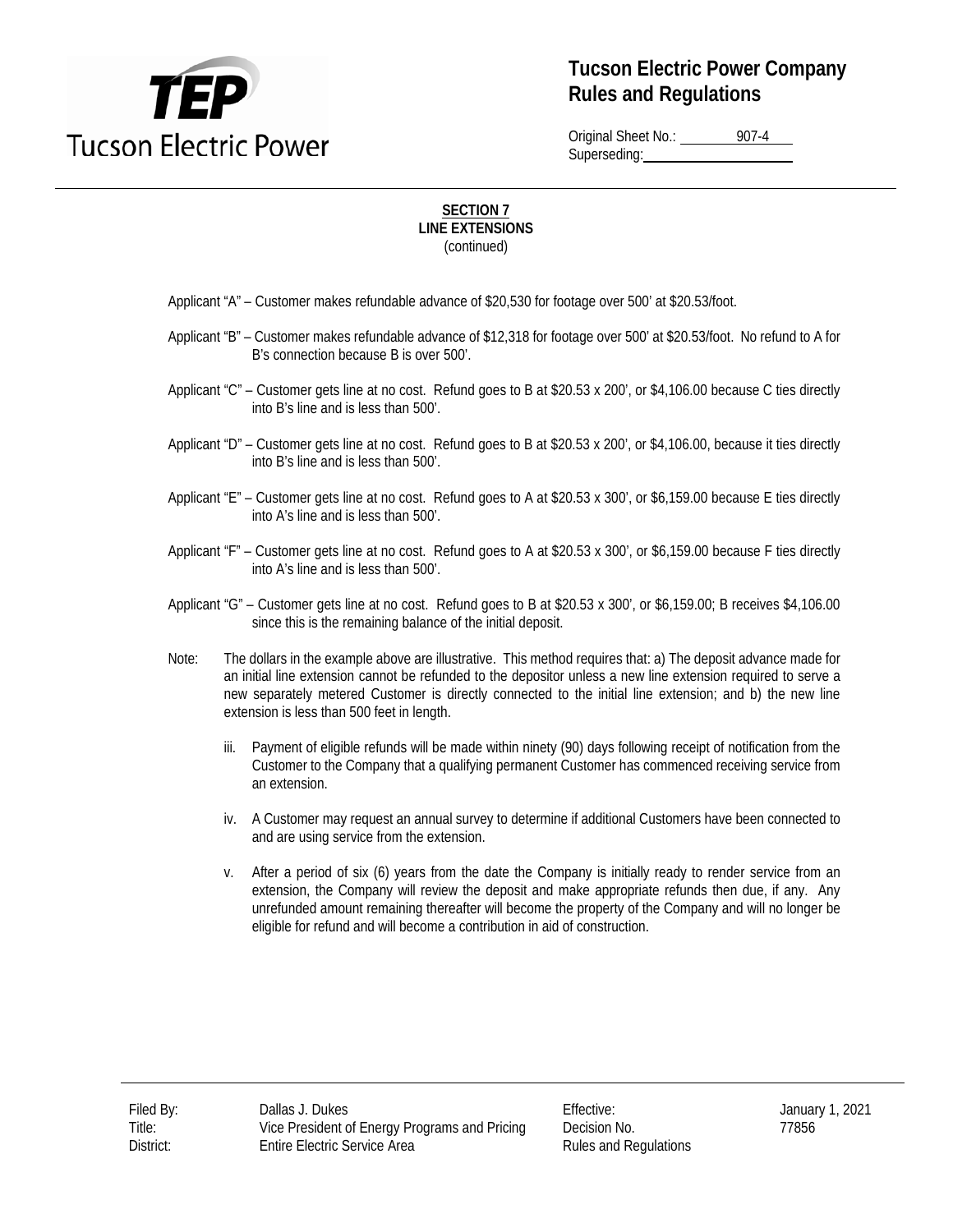

Original Sheet No.: 907-5 Superseding:

### **SECTION 7 LINE EXTENSIONS** (continued)

- d. Extensions to Large General Service and Large Power Service Customers 3000 kW or Greater
	- i. For line extensions with voltages less than or equal to 14kV and 3000 kW or greater, the Company will install, own and maintain, on an individual project basis, the distribution facilities necessary to provide permanent service to a large general service or large power service Customer. Prior to the installation of facilities, the Customer will be required to make a cash advance to the Company for any portion of the capital expenditures not justified by the estimated two-year revenue of the new facilities. Such advance, if any, will be in the amount determined by subtracting two (2) times the estimated annual revenue from the total estimated installation costs based in the TEP Statement of Charges. Adjustments to the advance will be made after the initial twenty-four (24) month billing period, and the Company will refund to the amount by which the estimated advance exceeds the actual installation cost less the actual twenty-four (24) month billing. In no event shall the total of the refund payments made by the Company to the depositor be in excess of the deposit amount advanced. See Section 7.C.7.b for additional information.

500 foot line extension allowance does not apply.

ii. For line extensions with voltages greater than 14kV and less than or equal to 46kV, the installation costs will be the actual costs of construction. The Company will install, own and maintain, on an individual project basis, the facilities necessary to provide permanent service. Prior to the installation of facilities, the Customer will be required to pay the estimated cost of the construction of the distribution or transmission facilities. Upon completion of construction, the Company will compare the actual cost to the estimated cost and any difference will be either billed or refunded within 60 days to the Customer. See Section 7.C.7.b for additional information.

500 foot line extension allowance and adjustments for annual revenues do not apply.

LPS Customers with line voltages greater than 46kV will necessitate a special line extension agreement as required per Subsection 7.C.7.e.

- 2. Overhead or Underground Distribution Facilities Up to and Within a New Duly Recorded Residential Subdivision
	- a. General

Required distribution facilities up to and within a new duly recorded residential subdivision, including subdivision plats which are activated subsequent to their recordation, for permanent service to single and/or multi-family residences and/or unmetered area lighting, will be constructed, owned, operated and maintained by the Company in advance of applications for service by permanent Customers only after the Company and the Applicant have entered into a written contract which (unless otherwise agreed to by the Company and the Applicant) provides that:

Title: Vice President of Energy Programs and Pricing Decision No. 77856 District: Entire Electric Service Area **Rules and Regulations**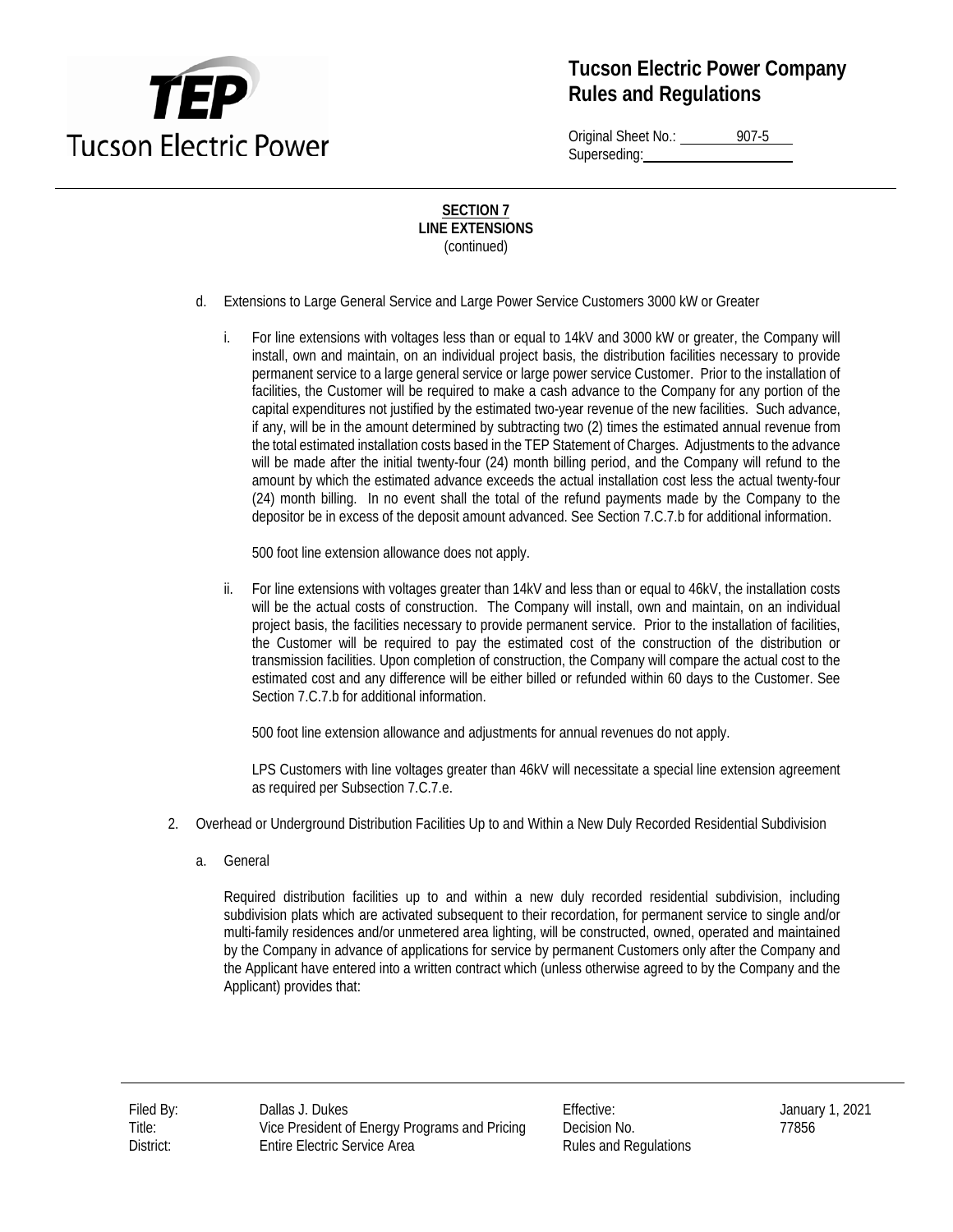

Original Sheet No.: 907-6 Superseding:

- i. The total estimated installed cost of such overhead distribution facilities, exclusive of meters, services and exclusive of other costs as may be deemed as reasonable by the Company, will be advanced to the Company as a refundable non-interest bearing cash deposit to cover the Company's cost of construction. In the event that the advance has not met the requirements for total refunding on or before the end of two (2) years from the date of installation of the Company's facilities, the advance will further be utilized for reimbursement of the Company's cost of ownership as provided in Subsection 7.C.2.b. In lieu of the refundable cash deposit, the Applicant may elect to execute a Deferred Construction Deposit Agreement, secured by a bond or letter of credit in a form acceptable to the Company, equal to the deferred cash deposit, which guarantees the posting by the Applicant of the full cash deposit one (1) to six (6) years subsequent to the completion of construction of the Company's facilities. Letters of credit and bonds will not be acceptable where the original cash deposit would be less than one thousand dollars (\$1,000).
- ii. Refundable advances will become non-refundable at such time and in such manner provided in Subsection 7.C.2.b.
- iii. The Applicant will be responsible for ownership costs at such time and in such manner as provided in Subsection 7.C.2.b.
- iv. Where applicable, if distribution facilities must be constructed in excess of an average of five hundred (500) feet per new permanent Customer within a duly recorded residential subdivision, a nonrefundable cash amount equal to that portion of the total estimated installed cost represented by those required line facilities in excess of five hundred (500) feet per Customer average will be paid to the Company.
- v. Underground Installations Extensions of single-phase underground distribution lines necessary to furnish permanent electric service to new residential buildings or manufactured homes within a subdivision, in which facilities for electric service have not been constructed, for which applications are made by a developer will be installed underground in accordance with the provisions set forth in this regulation except where it is not feasible from an engineering, operational, or economic standpoint. Extensions of single-phase underground distribution lines necessary to furnish permanent electric service within a new single family and/or multi-family residential subdivision will be made by the Company in advance of receipt of applications for service by permanent Customers in accordance with the following provisions (unless otherwise agreed to by the Company and the Applicant):
	- 1) The subdivider or other Applicant will provide and install all of the required underground duct system (including all or a portion of the necessary trenching, backfilling, conduits, ducts, transformer and equipment pads, manholes, and pull boxes) in accordance with the Company's specifications and subject to the Company's inspection and approval. Upon acceptance and approval by the Company, the Applicant will grant to the Company the exclusive right to use and occupy said duct system or, at the option of the Company, will transfer ownership thereof to the Company.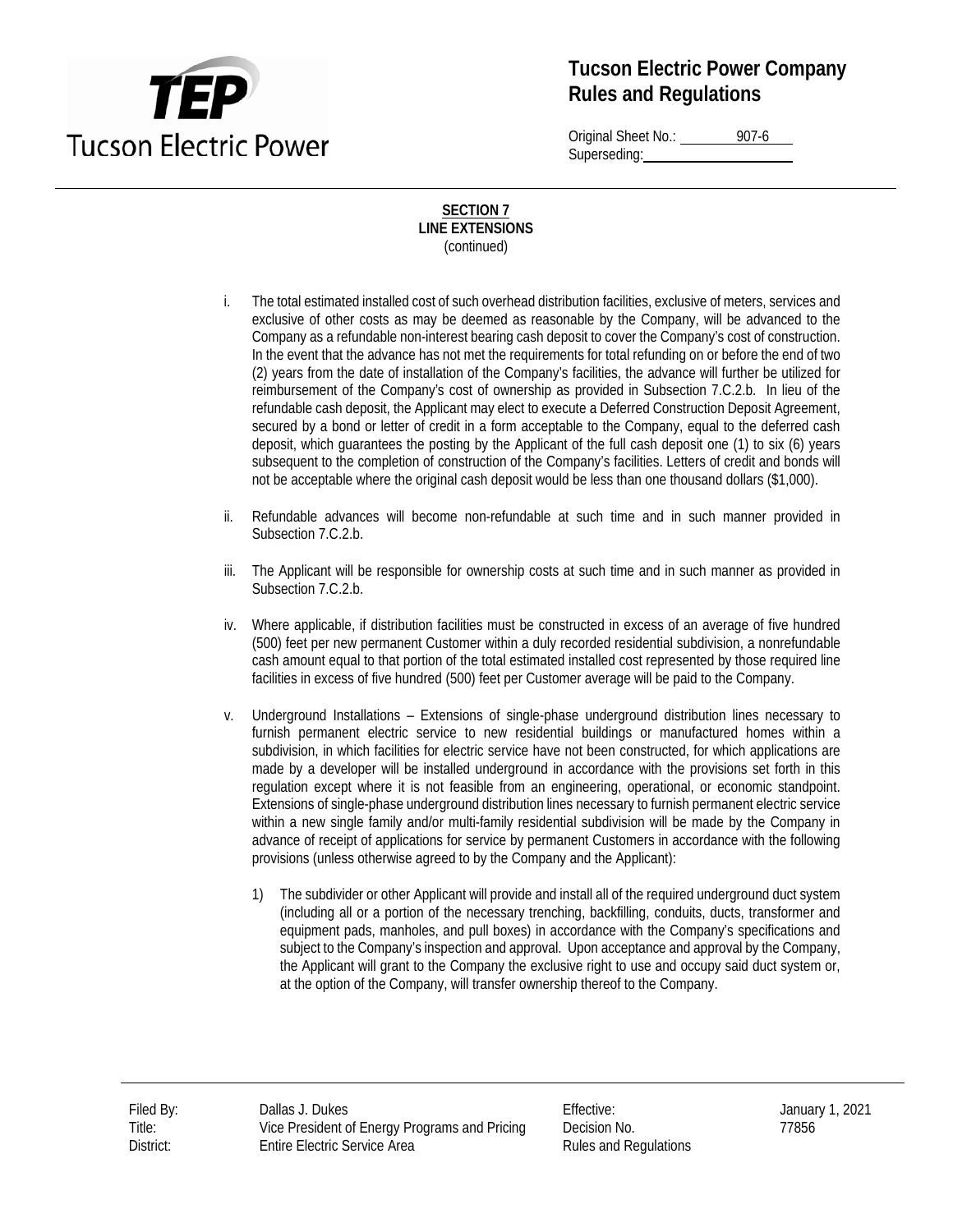

Original Sheet No.: 907-7 Superseding:

### **SECTION 7 LINE EXTENSIONS** (continued)

- 2) Underground service will be installed, owned, operated and maintained as provided in Section 6 of these Rules and Regulations.
- 3) Any underground electric distribution system requiring more than single-phase service is not governed by this Subsection 7.C.2, but rather will be constructed pursuant to Subsection 7.C.4.
- vi. Underground extensions up to the duly recorded Subdivision will be owned, operated and maintained by the Company, provided the Applicant pays the rate indicated by the PME Switchgear Cabinet Underground Differential Charge (if applicable) in the TEP Statement of Charges.
- b. Method of Refund
	- i. For Line Extensions Within A New Duly Recorded Residential Subdivision ("Subdivision Agreements")

On or after two (2) years subsequent to the installation of the Company's facilities, and thereafter every twelve (12) months, and earlier, if requested in accordance with the process referenced below, the Company will review the status of a subdivision to determine the percentage ratio that the number of lots or service locations occupied by permanent Customers bears to the number of lots identified in each Subdivision Agreement specified as the basis for refund. Refunds will be made prior to the actual occupancy by a permanent Customer if the lot or service location has been substantially completed so that in the judgment of the Company permanent occupancy will occur within a reasonable time. Such periodic review will continue until either: i) the calculated ratio equals a maximum of seventy-five percent (75%) at which time the total refund will be made to the Applicant; or ii) a six (6) year period subsequent to the completion of installation of the Company's facilities elapses. For purposes of computation of all charges and refundable deposit requirements under these Rules and Regulations, the installation of the Company's facilities will be that date upon which the construction is determined to be completed and the facilities are entered into the Company records of Plant and Property. The ratio determined at the time of each review multiplied by the total refundable advance associated with the line extension agreement, less applicable cost of ownership charges previously deducted, if any, will represent that portion of the advance qualified for refund. If the foregoing calculation indicates a refund is due, an appropriate refund of cash deposit, or reduction of the cash deposit requirement at the end of the deferral period in those cases where a Deferred Construction Deposit Agreement has been executed, will be made.

Filed By: Dallas J. Dukes Effective: January 1, 2021 Title: Vice President of Energy Programs and Pricing Decision No. 77856 District: Entire Electric Service Area **Rules and Regulations**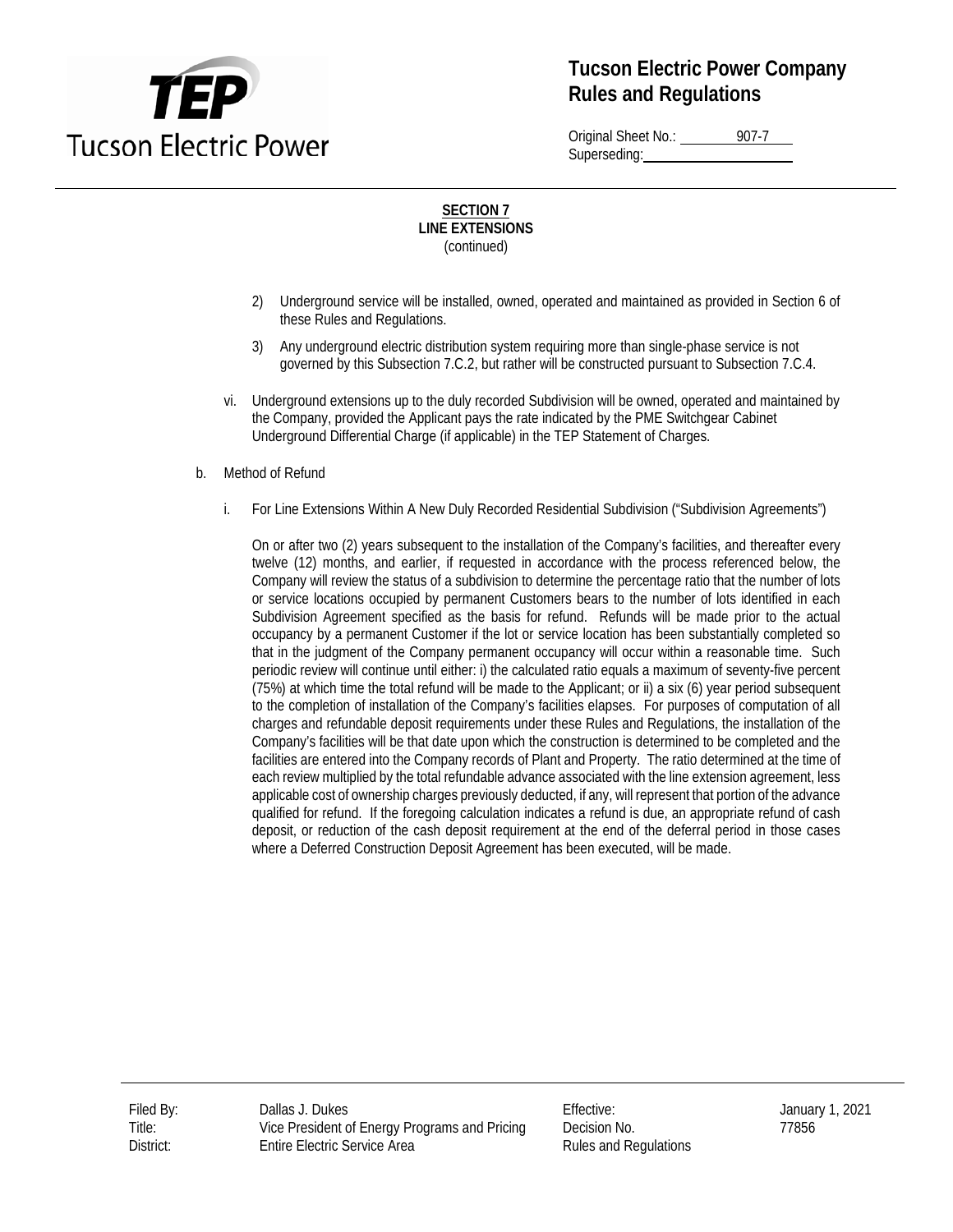

Original Sheet No.: 907-8 Superseding:

### **SECTION 7 LINE EXTENSIONS** (continued)

Refunds of cash deposits, less applicable cost of ownership charges, if any, will also be made by the Company within ninety (90) days following receipt of written notice from the developer requesting payment of earned refund. Furthermore, if at any time a maximum of seventy-five percent (75%) or more of the total refundable advance qualifies for refund, any balance of the advance remaining, after applicable cost of ownership charges, if any, have been deducted, will be refunded. No payment will be made by the Company in excess of the total refundable advance less applicable cost of ownership charges, if any, nor after a period of six (6) years subsequent to the completion of construction of the Company's facilities. Any un-refunded amount remaining at the end of the six (6) year period will become the property of the Company and a nonrefundable contribution in aid of construction.

ii. For Line Extensions To The Perimeter of New Duly Recorded Residential Subdivisions ("Feeder Agreements")

On or after two (2) years subsequent to the installation of the Company's facilities, and thereafter every twelve (12) months, and earlier, if requested in accordance with the process referenced below, the Company will review the status of Customers added as a result of the extension and within connected subdivisions in excess of the Customer level identified in each subdivision's agreement to determine the percentage that the number of lots or service locations occupied by permanent Customers bears to the number of lots identified in the Feeder Agreement specified as the basis for refund. Refunds will be made prior to the actual occupancy by a permanent Customer if the lot or service location has been substantially completed so that in the judgment of the Company permanent occupancy will occur within a reasonable time. Such periodic review will continue until either: i) the calculated ratio equals the level identified in the Feeder Agreement at which time the total refund will be made to the Applicant; or ii) a six (6) year period subsequent to the completion of installation of the Company's facilities elapses. For purposes of computation of all charges and refundable deposit requirements under these Rules and Regulations, the installation of the Company's facilities will be that date upon which the construction is determined to be completed and the facilities are entered into the Company records of Plant and Property. The ratio determined at the time of each review multiplied by the total refundable advance associated with the line extension agreement, less applicable cost of ownership charges previously deducted, if any, will represent that portion of the advance qualified for refund. If the foregoing calculation indicates a refund is due, an appropriate refund of cash deposit, or reduction of the cash deposit requirement at the end of the deferral period in those cases where a Deferred Construction Deposit Agreement has been executed, will be made.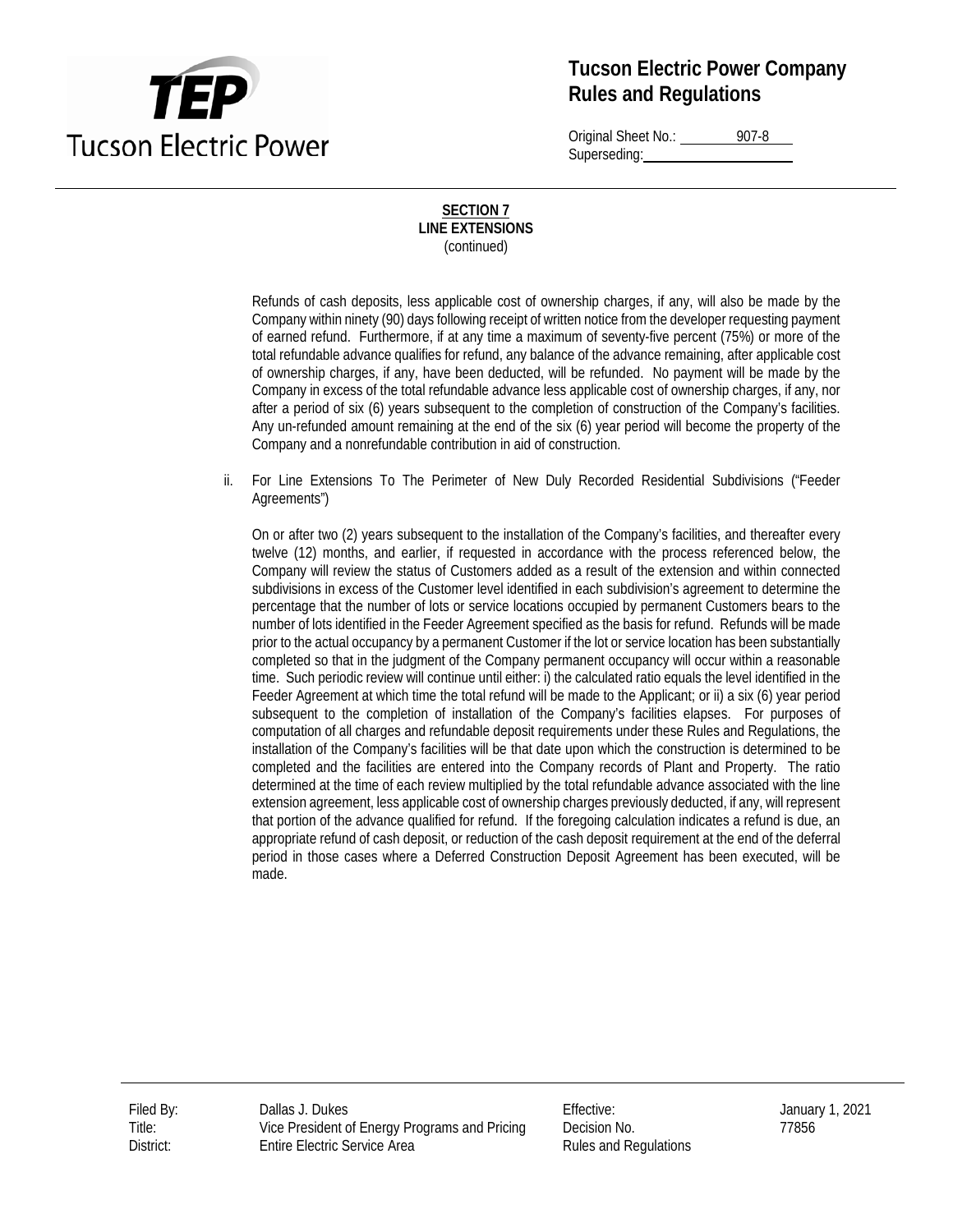

Original Sheet No.: 907-9 Superseding:

### **SECTION 7 LINE EXTENSIONS** (continued)

Refunds of cash deposits, less applicable cost of ownership charges, if any, will also be made by the Company within ninety (90) days following receipt of written notice from the developer requesting payment of earned refund. Furthermore, if at any time a maximum of seventy-five percent (75%) or more of the total refundable advance qualifies for refund, any balance of the advance remaining, after applicable cost of ownership charges, if any, have been deducted, will be refunded. No payment will be made of the Company in excess of the total refundable advance less applicable cost of ownership charges, if any, nor after a period of six (6) years subsequent to the completion of construction of the Company's facilities. Any unrefunded amount remaining at the end of the six (6) year period will become the property of the Company and will be treated as a nonrefundable contribution in aid of construction.

- iii. In the event that any portion of an advance has not qualified for refund at the time of each review, the developer will be responsible for the Company's cost of ownership charges based on the average (mean) of the electric facilities represented by:
	- 1) that portion of the advance not qualified for refund at the time of current review, and
	- 2) that portion of the advance not qualified for refund at the time of the last periodic review.

When the advance is in the form of a cash deposit, the annual cost of ownership charges will be equal to the average of (i) and (ii) above multiplied by eleven percent (11%). When the advance is in the form of a Deferred Construction Deposit, the annual cost of ownership charges will be equal to (i) and (ii) above multiplied by the sum of eleven percent (11%) plus the original cost equivalent of the rate of return, expressed as a percent, last allowed to the Company by the Commission. Payment of such cost of ownership charges, which will be computed and paid at the time of each review after the initial review, will be made in the following manner:

When the advance is in the form of a cash deposit, a deduction of cost of ownership charge will be made by the Company from the cash deposit.

When the advance is in the form of a Deferred Construction Deposit, the Company will bill and developer will pay to Company said cost of ownership charge. In the event that the Applicant fails to pay the cost of ownership charge when due, the Company will exercise its rights provided for in the Deferred Construction Deposit, and will call the bond or letter of credit.

The portion of the original advance on which cost of ownership charges are computed will not be reduced for purposes of that computation by amounts deducted previously for cost of ownership charges.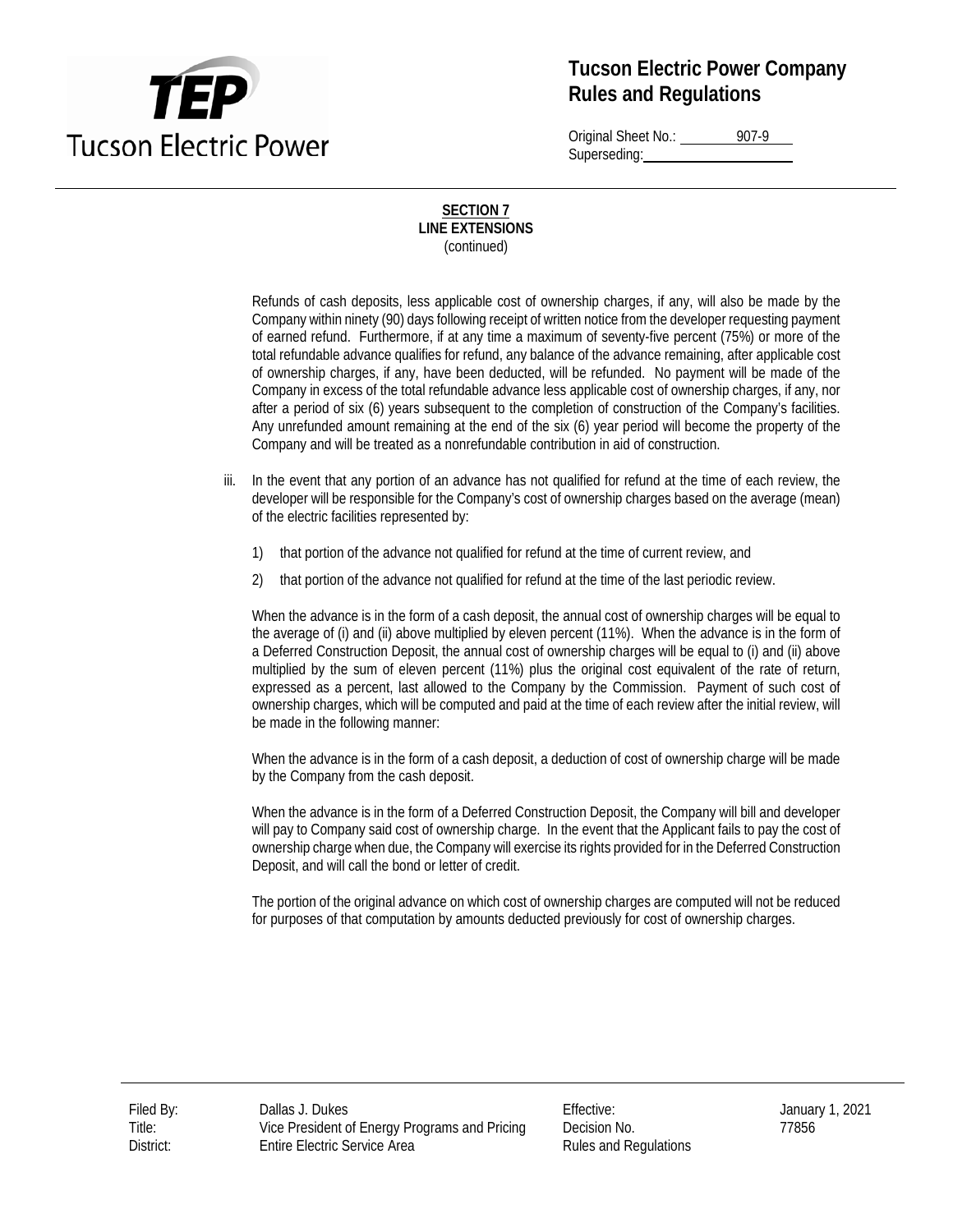

Original Sheet No.: 907-10 Superseding:

**SECTION 7 LINE EXTENSIONS** (continued)

- 3. Underground Extensions to Individual Applicants
	- a. General

Underground line extensions will generally be made only where mutually agreed upon by the Company and the Applicant, or in areas where the Company does maintain underground distribution facilities for its operating convenience.

- i. Underground extensions will be owned, operated and maintained by the Company, provided the Applicant pays in advance a non-refundable sum equal to the estimated difference between the cost, exclusive of meters and services, of the underground extension and an equivalent overhead extension at the rate indicated by the Underground Differential in the TEP Statement of Charges (for voltages up to 14kV).
- ii. In addition to the non-refundable sum, the Applicant will (unless otherwise agreed to by the Company and the Applicant) make such refundable deposit as shown in the TEP Statement of Charges (for voltages up to 14kV) and in accordance with Subsection 7.C as otherwise would have been required under these Rules and Regulations if the extension had been made by overhead construction.
- iii. The Applicant will provide and install all of the required underground duct system (including all or a portion of the necessary trenching, backfilling, conduits, ducts, transformer and equipment pads, manholes, and pull boxes) in accordance with the Company's specifications and subject to the Company's inspection and approval. Upon acceptance and approval by the Company, the Applicant will grant to the Company the exclusive right to use and occupy said duct system or, at the option of the Company, will transfer ownership thereof to the Company.
- iv. Refunds of cash deposits will be made in the same manner as provided for overhead extensions to individual Applicants for service, in accordance with the applicable provisions of Subsection 7.C.
- v. Underground services will be installed, owned, operated and maintained as provided in Section 6 of these Rules and Regulations.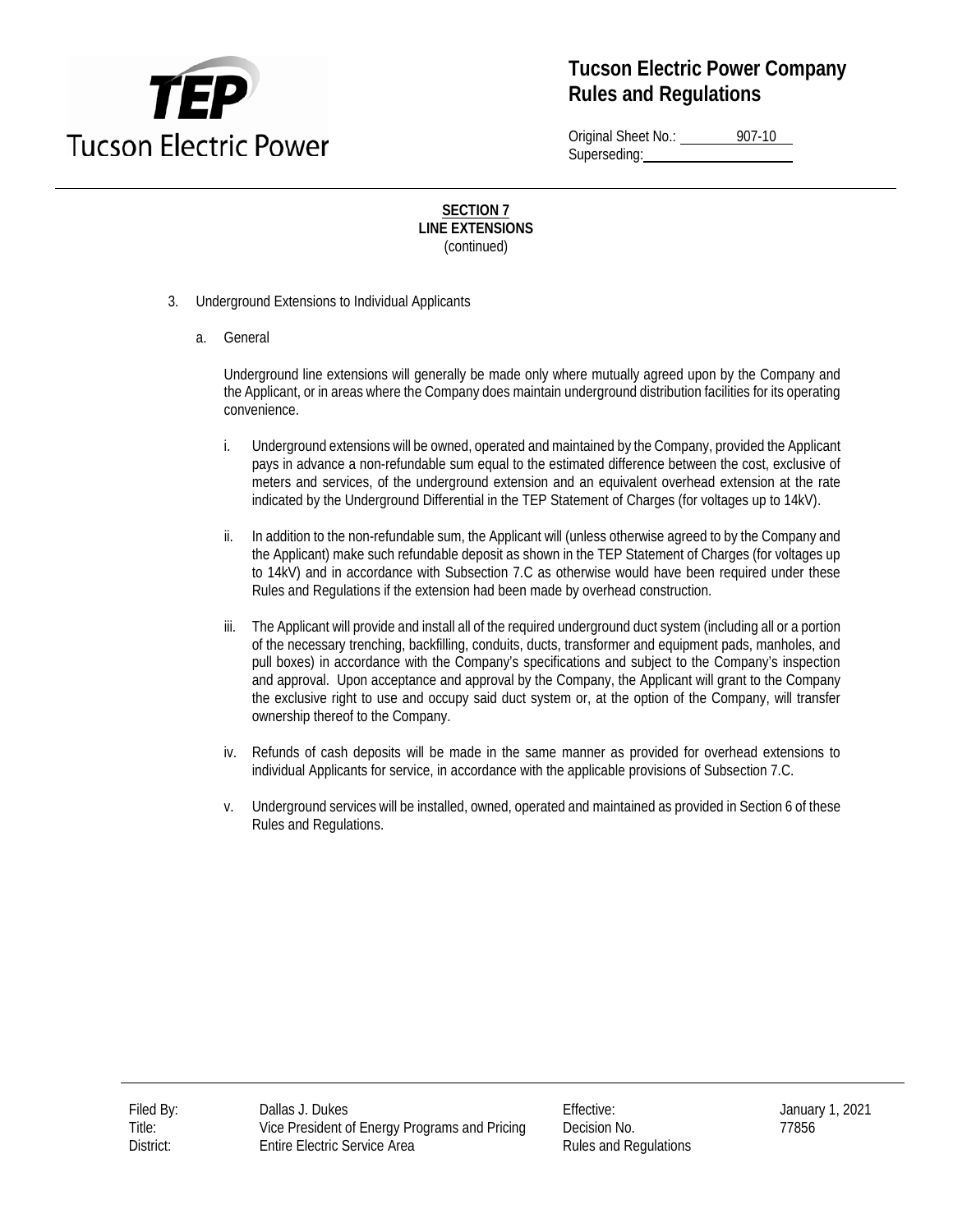

Original Sheet No.: 907-11 Superseding:

### **SECTION 7 LINE EXTENSIONS** (continued)

4. Replacement of Overhead with Underground Distribution Facilities

Where a Customer has requested that existing overhead distribution facilities be replaced with underground distribution facilities, the total cost of such replacement will be paid by the Customer.

5. Conversion from Single-Phase to Three-Phase Service

Where it is necessary to convert all or any portion of an existing underground distribution system from single-phase to three-phase service to a Customer, the total cost of such conversion will be paid by the Customer. In cases where additional load requires such conversion, as determined by the Company, the Customer must advance a refundable deposit set forth as Fee No. 10 in the TEP Statement of Charges. Refunds of cash deposits will be based only on the additional load and will be made in the same manner as provided for in accordance with the applicable provisions of Subsection 7.C.

6. Long Term Rental Mobile Home Park, Townhouses, Condominiums and Apartment Complexes

Line extensions to long term rental mobile home parks, townhouses, condominiums and apartment complexes, where the property is not platted and subdivided into individual lots containing single family dwellings, will be made by the Company under terms and conditions provided in Subsection 7.C.1. The Company will install, own and maintain internal distribution facilities and individual metering for all new or expansion of said development in accordance with the provisions of Subsection 7.C.1. and 7.C.3. Any said development meeting the definition of a Residential Subdivision will follow Subsection 7.C.2. hereof.

- 7. Special Conditions
	- a. Contracts

Each sub divider or other Applicant for service requesting an extension over the allowable footage allowance, or in advance of applications for service to permanent Customers, or in advance of completion of required site improvements will (unless otherwise agreed to by the Company and the Applicant) be required to execute contracts covering the terms under which the Company will install lines at its own expense, or contracts covering line extensions for which advance deposits will (unless otherwise agreed to by the Company and the Applicant) be made in accordance with the provisions of these Rules and Regulations or of the applicable rate schedules.

b. Primary Service and Metering

The Company will provide primary service to a point of delivery, such point of delivery to be determined by the Company. The Customer will provide the entire distribution system (including transformers) from the point of delivery to the load. The system will be treated as primary service for the purposes of billing. The Company reserves the right to approve or require modification to the Customer's distribution system prior to installation, and the Company will determine the voltage available for primary service. Instrument transformers, metering riser poles and associated equipment to be installed and maintained by the Company will be at the Customer's expense.

| Filed By: | Dallas J. Dukes                               | Effective:            | Janua |
|-----------|-----------------------------------------------|-----------------------|-------|
| Title:    | Vice President of Energy Programs and Pricing | Decision No.          | 77856 |
| District: | <b>Entire Electric Service Area</b>           | Rules and Regulations |       |

Effective: January 1, 2021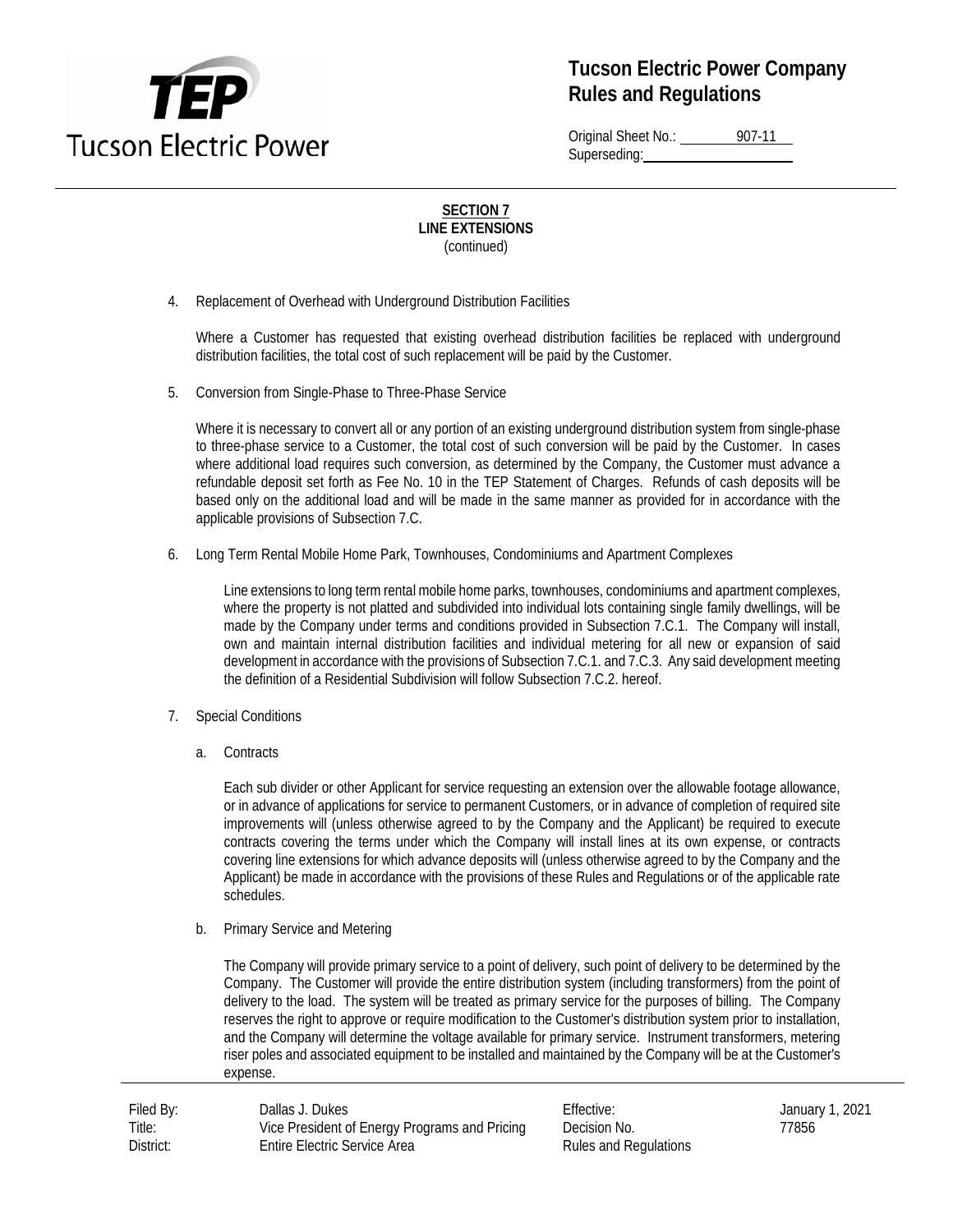

Original Sheet No.: 907-12 Superseding:

### **SECTION 7 LINE EXTENSIONS** (continued)

c. Advances under Previous Rules and Contracts

Amounts advanced under the conditions established by a rule previously in effect will be refunded in accordance with the requirements of such contract under which the advance was made.

d. Extensions for Temporary Service

Extensions for temporary service or for operations of a speculative character or questionable permanency will be charged the applicable estimated charges for the installation and removal of temporary facilities. Temporary facilities will remain in service for a maximum of two (2) years. Refer to Section 15 of the Rules for additional information regarding temporary service.

e. Exceptional Cases

Where unusual terrain, location, soil conditions, or other unusual circumstances make the application of these line extension rules impractical or unjust to either party or in the case of extension of lines of other than standard distribution voltage, service under such circumstances will be negotiated under special agreements specifying terms and conditions covering such extensions.

f. Special or Excess Facilities

Under this rule, the Company will install only those facilities which it deems are necessary to render service in accordance with the rate schedules. Where the Customer requests facilities which are in addition to, or in substitution for, the standard facilities which the Company normally would install, the extra cost thereof will be paid by the Customer.

g. Unusual Loads

Line extensions to unusually small loads not serving a permanent structure designed for continued occupancy for either residential or business purposes (e.g. individual lights, wells, signs, recreational vehicles, travel trailers, etc.) and where 75% of the estimated twelve (12) month revenue does not exceed the per foot line extension charge (See Fee No. 9 and Fee No. 10 of the TEP Statement of Charges) multiplied by 500 feet, will not be granted the five hundred (500) foot allowance. These line extensions will instead be required to advance a non-interest bearing, refundable cash deposit with the Company for any costs of service in excess of their estimated twelve (12) month revenue.

After a period of twelve (12) months from the date the Company is initially ready to render service from an extension, seventy-five percent (75%) of any revenue received from the Customer in excess of the estimated 12-month revenue during that period will be applied toward refunding the line extension deposit. Additional refunding will be according to Subsections 7.C.1.c.ii and 7.C.3.a.iv, where applicable. For line extensions to unusually small loads defined above and where 75% of the estimated – twelve (12) month revenue exceeds the per foot line extension charge multiplied by 500 feet, refer to Section 7.C for costs and refunds.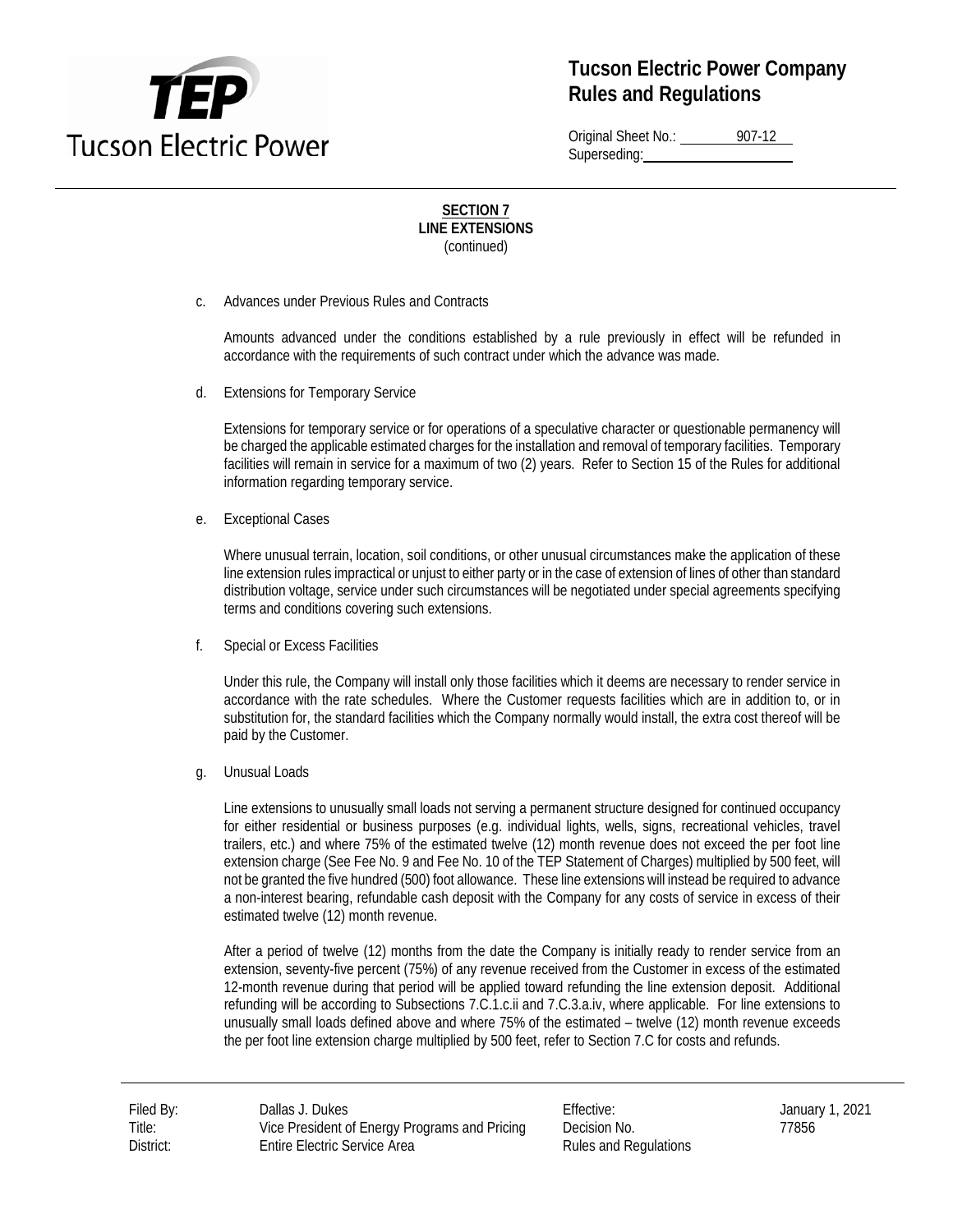

Original Sheet No.: 907-13 Superseding:

**SECTION 7 LINE EXTENSIONS** (continued)

D. Construction / Facilities Related Income Taxes

- 1. Collection of Income Tax Gross Up
	- a. Any federal, state or local income taxes resulting from the receipt of a contribution or advance in aid of construction in compliance with this rule is the responsibility of the Company and will be recorded as a deferred tax asset and reflected in the Company's rate base for ratemaking purposes.
	- b. However, if the estimated contribution or advance for any service line or distribution main extension (as determined for each individual extension agreement) exceeds \$500,000, the Company may require the Applicant to include in the contribution, advance or deferred construction deposit agreement an amount (the "gross up amount") equal to the estimated federal, state or local income tax liability of the Company resulting from the contribution or advance computed as follows:

Gross Up Amount = Advance or Contribution – Advance or Contribution (1 - Statutory combined income tax rate)

- c. After the Company's tax returns for the year of receipt of the advance or contribution are completed, if the statutory combined income tax rate is less than the rate used to calculate the gross-up, the Company shall refund to the Applicant an amount equal to such excess.
- d. When a gross-up amount is to be collected in connection with an extension agreement, the contract will state the tax rate used to compute the gross up amount, and will also disclose the gross-up amount separately from the estimated cost of facilities.
- 2. Refund of Income Tax Gross Up
	- a. In the case of construction advance refunds made pursuant to Subsection 7.C., a pro rata portion of the gross up will be refunded when the amount of the underlying advance is refunded. Any remaining gross-up will be refunded on November 1 of each year as tax depreciation deductions are taken on the Company's tax returns. At the end of five years from installation, the remaining gross up will be refunded at an amount that reflects the net present value of the Company's remaining tax depreciation deductions on the underlying advance discounted at the Company's authorized rate of return.
	- b. In the case of all other advances or deferred construction deposit agreements, the gross up will be refunded, or the amount of required deferred construction deposit will be reduced, as follows: